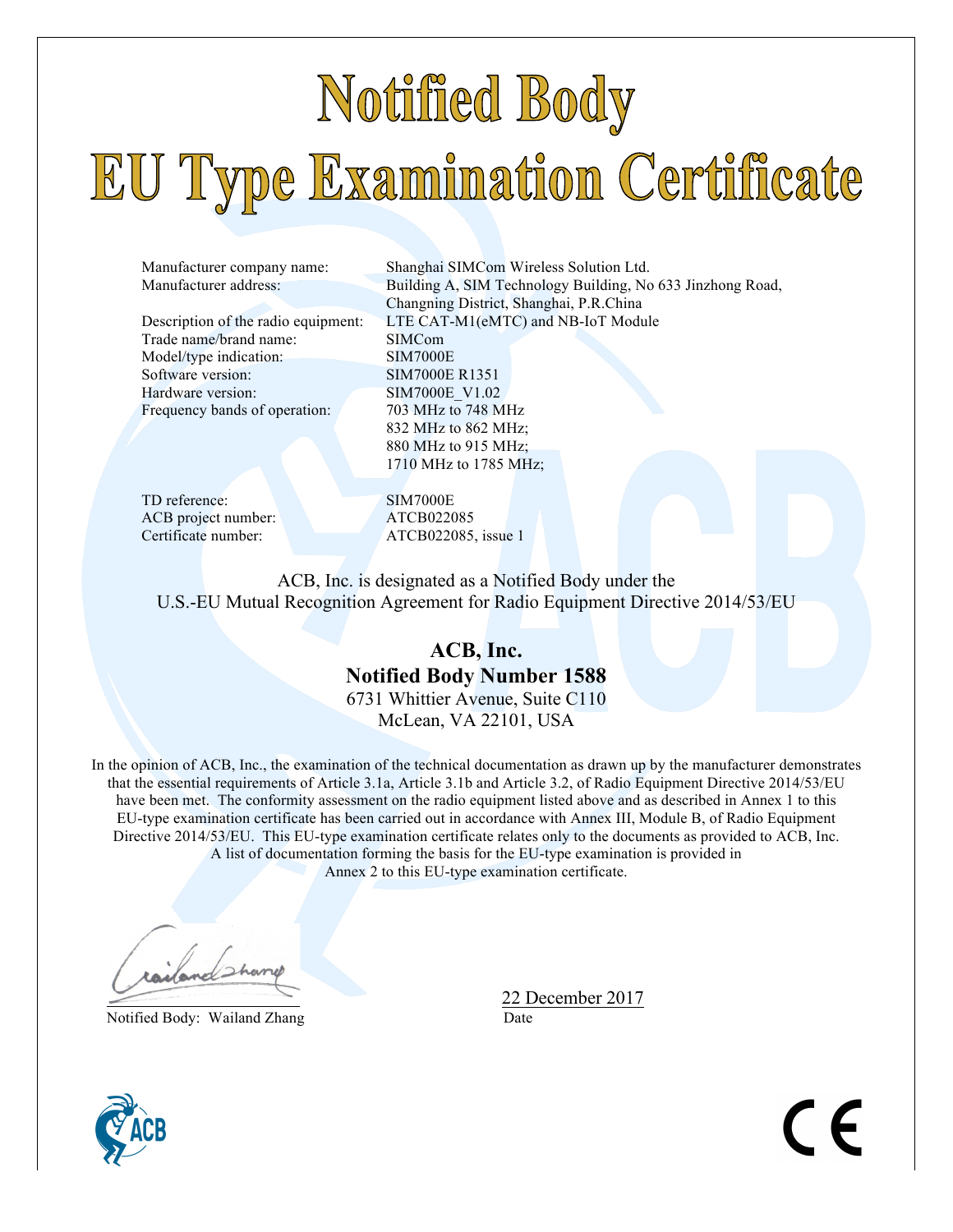#### **Annex 1 to EU-type examination certificate for Radio Equipment Directive 2014/53/EU Date of issue: 22 December 2017 TD reference: SIM7000E ACB project number/certificate number: ATCB022085, issue 1**

The radio equipment as described and documented in the technical documentation as drawn up by the manufacturer is a LTE CAT-M1(eMTC) and NB-IoT Module.

It supports GSM technology with GPRS and EGPRS/EDGE in the E-GSM 900 MHz and DCS 1800 MHz bands. It supports LTE technology (NB-IoT & CAT-M1) in the 700 MHz Band 28, 800 MHz Band 20, 900 MHz Band 8 and 1800 MHz Band 3.

It supports a GPS Receiver in the 1.5 GHz band.

It supports a GLONASS Receiver in the 1.6 GHz band.

This radio equipment also supports operation in frequency bands which are not available for use in Member States of the European Union and EFTA countries and which have not been included in this conformity assessment. The conformity assessment of this radio equipment is limited to those frequency bands of operation which are available for use in one or more Member States of the European Union and EFTA countries as detailed below.

# **Details of operation:**

Description of service: E-GSM 900 MHz Modulation: **GMSK, 8PSK** 

Description of service: DCS 1800 MHz Modulation: GMSK, 8PSK

Modulation: BPSK, QPSK Power class: Class 3

Modulation: BPSK, QPSK Power class: Class 3 Transmit power: 24.5 dBm, conducted

Transmit frequency: 880 MHz to 915 MHz Receive frequency: 925 MHz to 960 MHz Power class: Class 4 (GMSK), Class E2 (8PSK) Transmit power: 30.5 dBm, conducted (GPRS/GMSK) Transmit power: 24.4 dBm, conducted (EGPRS/8PSK)

Transmit frequency: 1710 MHz to 1785 MHz Receive frequency: 1805 MHz to 1880 MHz Power class: Class 1 (GMSK), Class E2 (8PSK) Transmit power: 27.5 dBm, conducted (GPRS/GMSK) Transmit power: 22.9 dBm, conducted (EGPRS/8PSK)

Description of service: E-UTRA LTE Band 3 (NB-IoT) Transmit frequency: 1710 MHz to 1785 MHz Receive frequency: 1805 MHz to 1880 MHz Transmit power: 22.5 dBm, conducted

Description of service: E-UTRA LTE Band 8 (NB-IoT) Transmit frequency: 880 MHz to 915 MHz Receive frequency: 925 MHz to 960 MHz



 $\epsilon$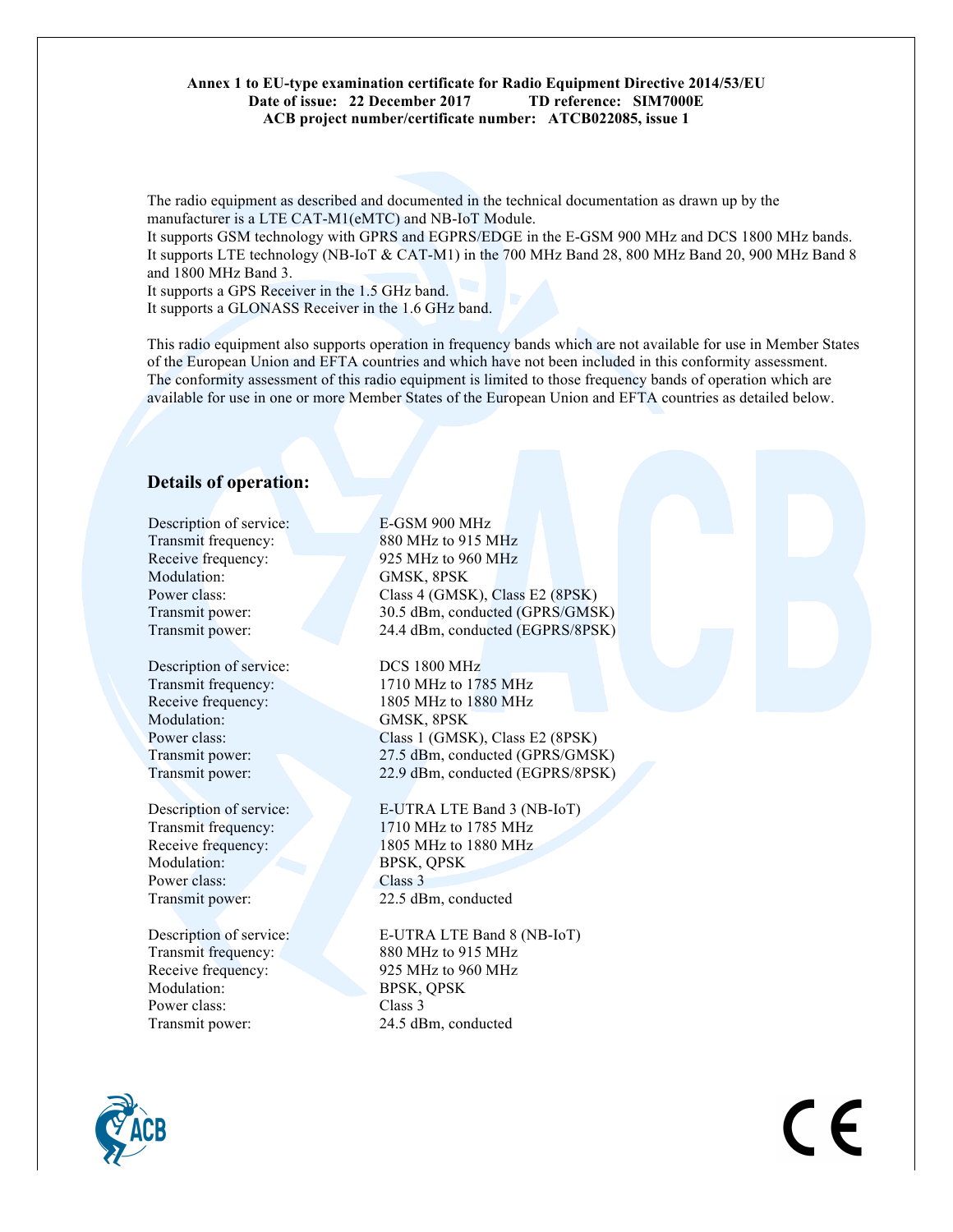#### **Annex 1 to EU-type examination certificate for Radio Equipment Directive 2014/53/EU Date of issue: 22 December 2017 TD reference: SIM7000E ACB project number/certificate number: ATCB022085, issue 1**

Transmit frequency: 832 MHz to 862 MHz Modulation: BPSK, OPSK Power class: Class 3 Transmit power: 24.4 dBm, conducted

Modulation: BPSK, QPSK Power class: Class 3 Transmit power: 24.5 dBm, conducted

Modulation: QPSK, 16QAM Power class: Class 3

Transmit frequency: 880 MHz to 915 MHz Receive frequency: 925 MHz to 960 MHz Modulation: QPSK, 16QAM Power class: Class 3 Transmit power: 24.0 dBm, conducted

Modulation: QPSK, 16QAM Power class: Class 3 Transmit power: 24.1 dBm, conducted

Modulation: QPSK, 16QAM Power class: Class 3 Transmit power: 24.2 dBm, conducted

Description of service: GPS Receiver Receive frequency: 1575.42 MHz

Description of service: GLONASS Receiver

Description of service: E-UTRA LTE Band 20 (NB-IoT) Receive frequency: 791 MHz to 821 MHz

Description of service: E-UTRA LTE Band 28 (NB-IoT) Transmit frequency: 703 MHz to 748 MHz Receive frequency: 758 MHz to 803 MHz

Description of service: E-UTRA LTE Band 3 (CAT-M1) Transmit frequency: 1710 MHz to 1785 MHz Receive frequency: 1805 MHz to 1880 MHz Transmit power: 23.0 dBm, conducted

Description of service: E-UTRA LTE Band 8 (CAT-M1)

Description of service: E-UTRA LTE Band 20 (CAT-M1) Transmit frequency: 832 MHz to 862 MHz Receive frequency: 791 MHz to 821 MHz

Description of service: E-UTRA LTE Band 28 (CAT-M1) Transmit frequency: 703 MHz to 748 MHz Receive frequency:  $758 \text{ MHz}$  to 803 MHz

Receive frequency:  $1602 \text{ MHz} + \text{n} \times 0.5625 \text{ MHz} (\text{n} = -7, -6, -5, \dots, 0, \dots, 6)$ 

 $\epsilon$ 

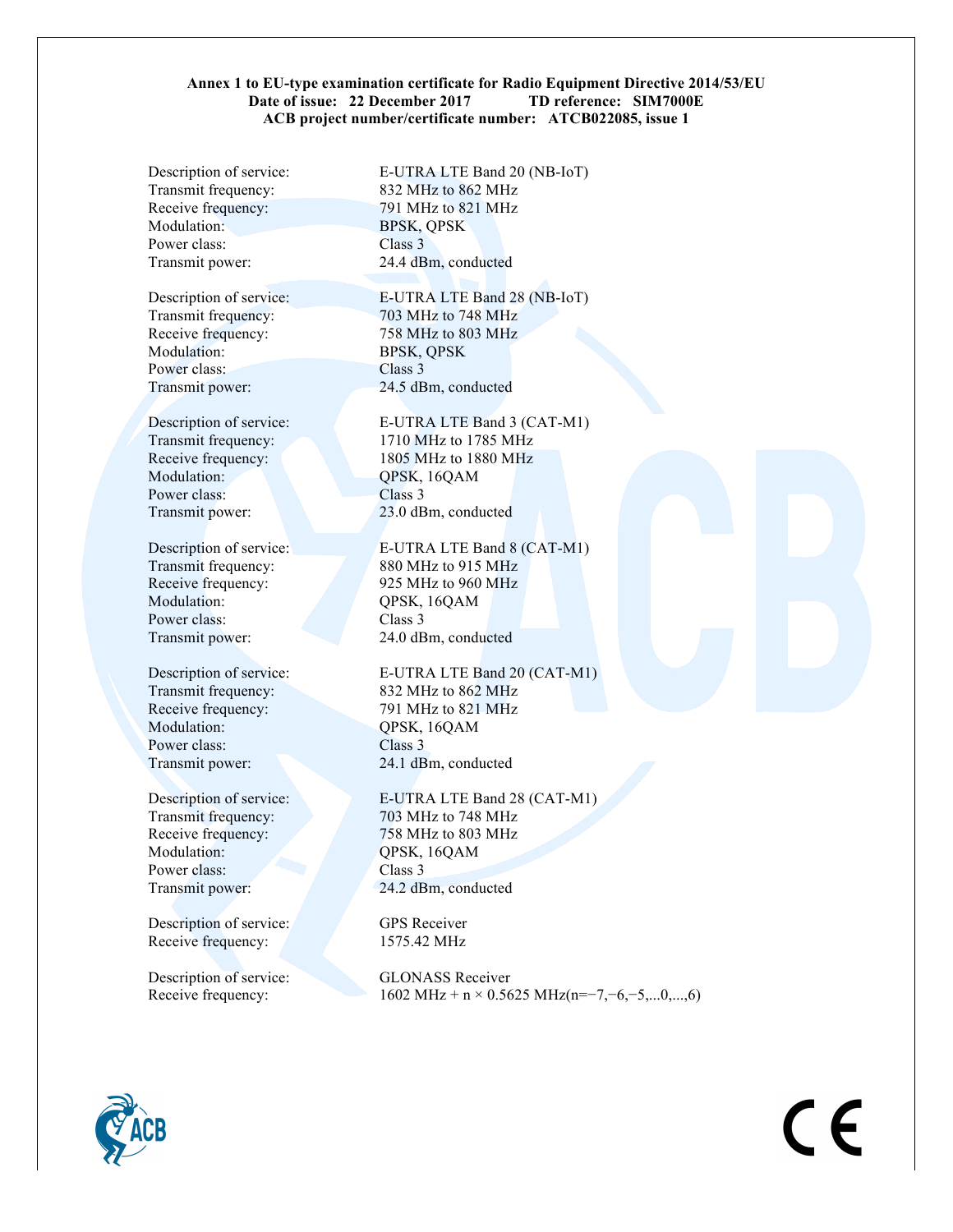# **Annex 2 to EU-type examination certificate for Radio Equipment Directive 2014/53/EU Date of issue: 22 December 2017 TD reference: SIM7000E ACB project number/certificate number: ATCB022085, issue 1**

|   | Test report:                      | Report number:                                                                                                    | Dated:                       |
|---|-----------------------------------|-------------------------------------------------------------------------------------------------------------------|------------------------------|
|   | EMC                               | I17D00188-EMC01                                                                                                   | 01 November 2017             |
|   | EMC                               | RXA1707-0260EMC                                                                                                   | 01 December 2017             |
|   | Radio (GSM)                       | I17D00188-RFA01                                                                                                   | 13 December 2017             |
|   | Radio (LTE NB-IoT))               | RXA1707-0260RF01R1                                                                                                | 19 December 2017             |
|   | Radio (LTE CAT-M1)                | RXA1707-0260RF02                                                                                                  | 05 December 2017             |
|   | Radio (GPS GLONASS)               | I17D00188-SRD04                                                                                                   | 18 December 2017             |
|   | RF safety                         | I17D00188-SAR01                                                                                                   | 15 December 2017             |
|   | Product safety                    | I17D00188-SAF01                                                                                                   | 05 December 2017             |
|   |                                   |                                                                                                                   |                              |
| 2 | Technical documentation provided: |                                                                                                                   |                              |
|   | Antenna details                   | Assembly drawing(s)                                                                                               | Block diagram                |
|   | Circuit diagram/schematics        | External photographs                                                                                              | Internal photographs         |
|   | Label drawing/location            | Operational description                                                                                           | Parts list/bill of materials |
|   | PCB layout                        | Test reports                                                                                                      | Test setup photographs       |
|   | User manual                       | EU declaration of conformity                                                                                      |                              |
|   |                                   |                                                                                                                   |                              |
| 3 |                                   | Standards used to demonstrate conformity with the essential requirements of Radio Equipment Directive 2014/53/EU: |                              |
|   |                                   |                                                                                                                   |                              |
|   | Radio Spectrum (Article 3.2):     | EN 301 511 V12.5.1                                                                                                |                              |
|   |                                   | EN 301 908-1 V11.1.1                                                                                              |                              |
|   |                                   | EN 301 908-13 V11.1.2                                                                                             |                              |
|   |                                   | EN 303 413 V1.1.1                                                                                                 |                              |

EMC (Article 3.1b): EN 301 489-1 V2.2.0 EN 301 489-3 V2.1.1 EN 301 489-19 V2.1.0 EN 301 489-52 V1.1.0 EN 55032: 2015

RF safety (Article 3.1a): EN 62311: 2008

Product safety (Article 3.1a): EN 60950-1: 2006 + A11: 2009 + A1: 2010 + A12: 2011 + A2: 2013

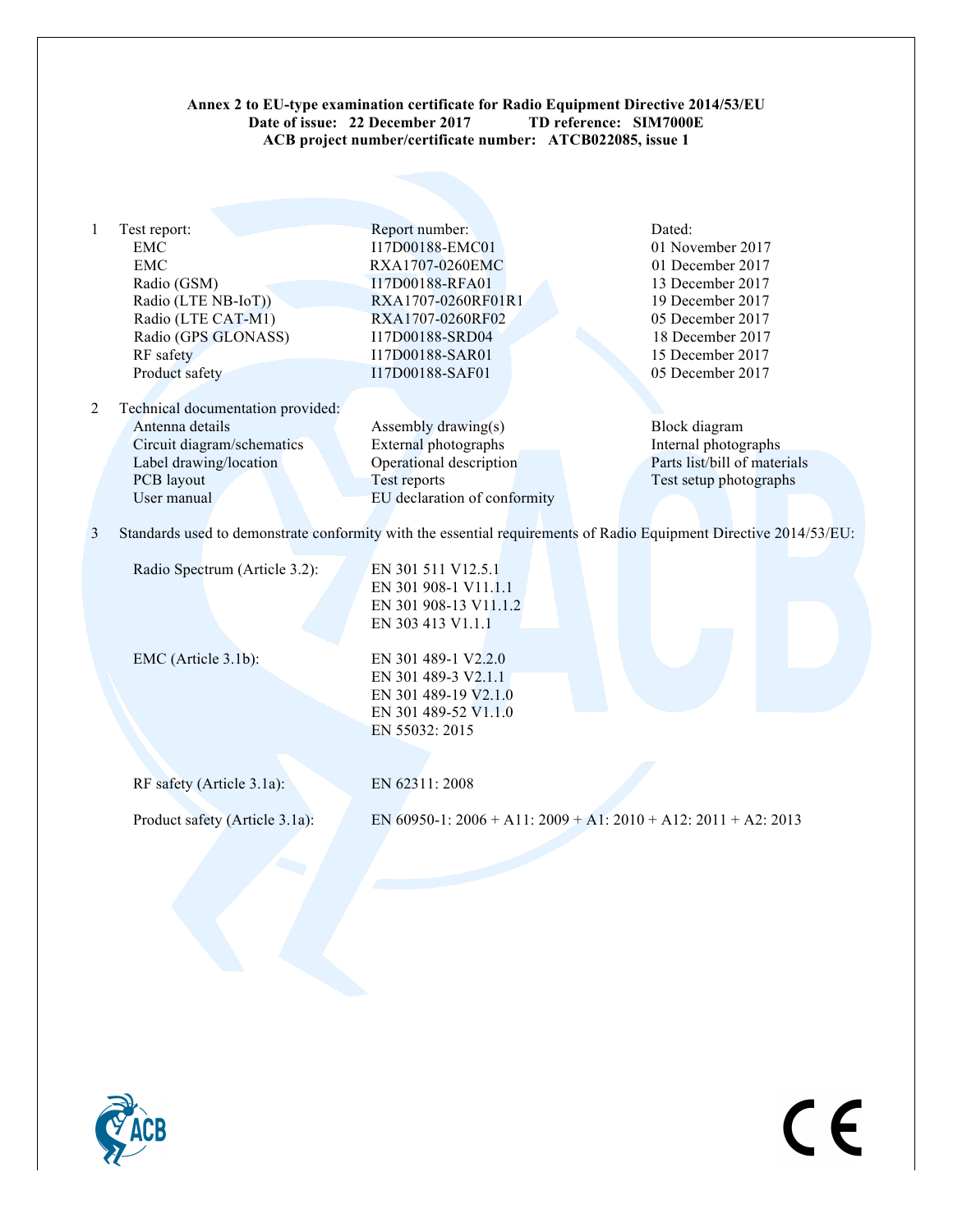# **Annex 2 to EU-type examination certificate for Radio Equipment Directive 2014/53/EU Date of issue: 22 December 2017 TD reference: SIM7000E ACB project number/certificate number: ATCB022085, issue 1**

#### 4 Additional information: This is a Class 1 device.

Radio Equipment Directive 2014/53/EU, Article 10.4: Manufacturers shall keep the technical documentation and the EU declaration of conformity for 10 years after the radio equipment has been placed on the market.

Radio Equipment Directive 2014/53/EU, Article 10.6: Manufacturers shall ensure that radio equipment which they have placed on the market bears a type, batch or serial number or other element allowing its identification, or, where the size or nature of the radio equipment does not allow it, that the required information is provided on the packaging, or in a document accompanying the radio equipment.

Radio Equipment Directive 2014/53/EU, Article 10.7: Manufacturers shall indicate on the radio equipment their name, registered trade name or registered trade mark and the postal address at which they can be contacted or, where the size or nature of radio equipment does not allow it, on its packaging, or in a document accompanying the radio equipment. The address shall indicate a single point at which the manufacturer can be contacted. The contact details shall be in a language easily understood by end-users and market surveillance authorities.

Radio Equipment Directive 2014/53/EU, Article 10.8: Manufacturers shall ensure that the radio equipment is accompanied by instructions and safety information in a language which can be easily understood by consumers and other end-users, as determined by the Member State concerned. Instructions shall include the information required to use radio equipment in accordance with its intended use. Such information shall include, where applicable, a description of accessories and components, including software, which allow the radio equipment to operate as intended. Such instructions and safety information, as well as any labelling, shall be clear, understandable and intelligible.

The following information shall also be included in the case of radio equipment intentionally emitting radio waves: (a) frequency band(s) in which the radio equipment operates; (b) maximum radio-frequency power transmitted in the frequency band(s) in which the radio equipment operates.

Radio Equipment Directive 2014/53/EU, Article 10.9: Manufacturers shall ensure that each item of radio equipment is accompanied by a copy of the EU declaration of conformity or by a simplified EU declaration of conformity. Where a simplified EU declaration of conformity is provided, it shall contain the exact internet address where the full text of the EU declaration of conformity can be obtained.

Radio Equipment Directive 2014/53/EU, Article 10.10: In cases of restrictions on putting into service or of requirements for authorization of use, information available on the packaging shall allow the identification of the Member States or the geographical area within a Member State where restrictions on putting into service or requirements for authorization of use exist. Such information shall be completed in the instructions accompanying the radio equipment.

Radio Equipment Directive 2014/53/EU, Article 19.2: On account of the nature of radio equipment, the height of the CE marking affixed to radio equipment may be lower than 5 mm, provided that it remains visible and legible.

Radio Equipment Directive 2014/53/EU, Article 20.1: The CE marking shall be affixed visibly, legibly and indelibly to the radio equipment or to its data plate, unless that is not possible or not warranted on account of the nature of radio equipment. The CE marking shall also be affixed visibly and legibly to the packaging.